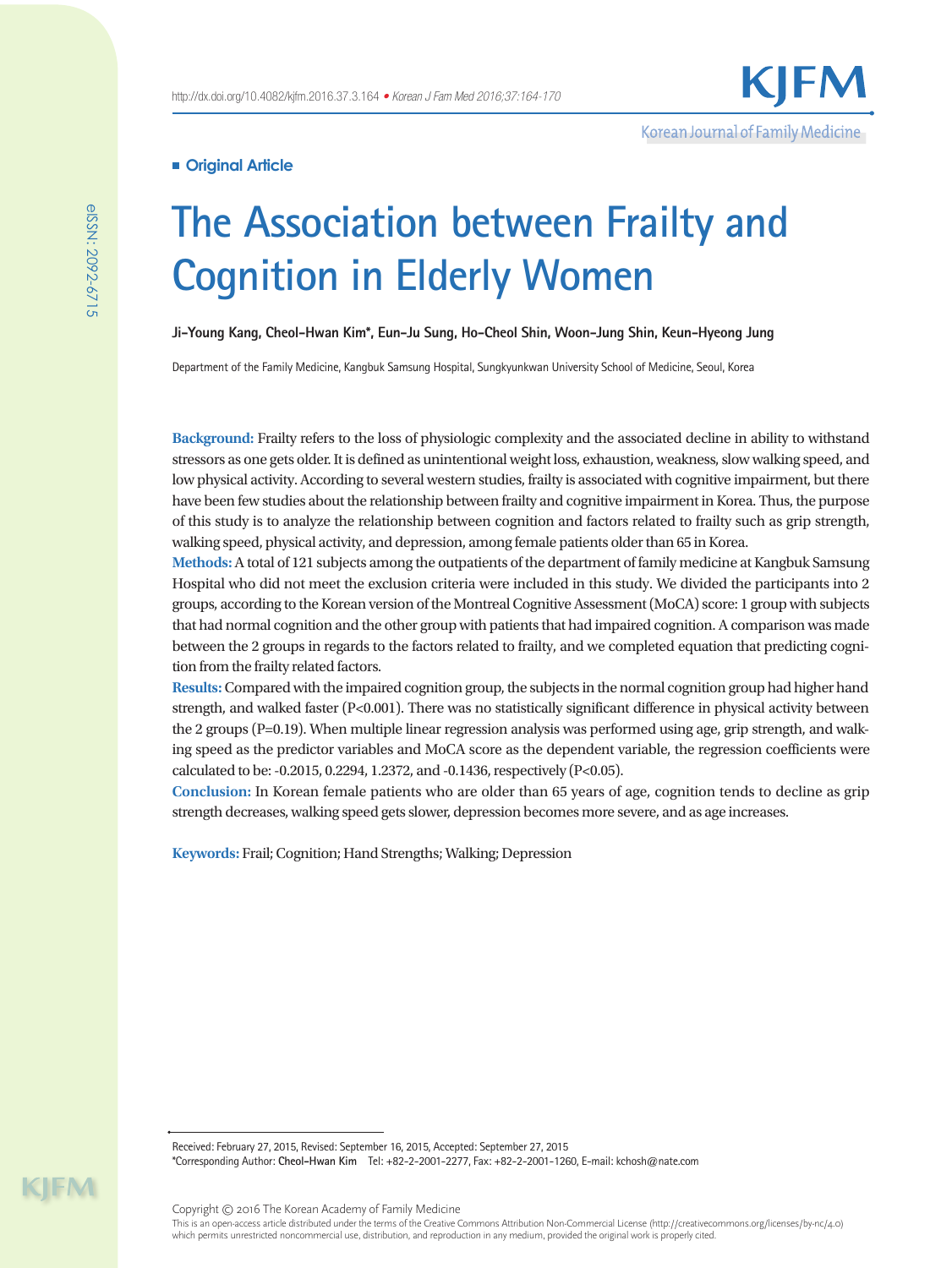# **INTRODUCTION**

Frailty means that the ability of a person to cope with stress is reduced and it leads to negative outcomes such as falls, hospitalizations, disability, and deaths.<sup>1)</sup> Frailty ultimately results in dependence and disabilities that are associated with the reduced physiological function.<sup>1)</sup> Frailty is an important consideration for the elderly, because it is important to maintain a life of independence and a guaranteed quality of life for them. Although the definition of frailty is not yet clear, $2$ ) Fried et al.1) proposed 5 objective components of the criteria including: unintentional weight loss, exhaustion, muscle weakness, slowness while walking, and low levels of activity. A case was defined as frailty if it corresponded with at least 3 of the 5 components of the criteria. Rockwood and Mitnitski<sup>3)</sup> defined frailty as the accumulation of mental and physical defects.

Cognitive impairment refers to decreased intellectual function, which ranges widely from forgetfulness to dementia.<sup>4)</sup> Mild cognitive impairment is mild cognitive decline that is not associated with significant functional disability, $5$  and it increases the probability of suffering from dementia.<sup>4)</sup> In dementia, there is severe cognitive decline accompanied by decreased physical function, which ultimately results in the affected elderly being completely physically dependent on others.<sup>4)</sup>

Recent studies have identified the association between frailty and cognition. In a study by Avila-Funes et al.,<sup>6)</sup> study participants were divided into 2 groups according to the Fried criteria: the 'frail' and 'robust' groups. It was found that the prevalence of cognitive impairment is higher in the frail group (22%) compared with the robust group (10%). A similar finding was reported by Yassuda et al., $7$  where the prevalence of cognitive impairment was higher in the frail group (39%) compared with the robust group (16%). Samper-Ternent et al.<sup>8)</sup> investigated a study group that consisted of the elderly who had a mini-mental state examination score >21, and the study participants were divided into frail and robust groups. When the study participants were followed up after 10 years, the degree of cognitive decline was greater in patients of the frail group compared with those in the robust group.<sup>8)</sup> Shim et al.<sup>9)</sup> divided their study population of the elderly into frail and robust groups according to the study of osteoporotic fractures (SOF) frailty index, and when the patients were followed up after 1 year, the risk of cognitive decline was higher for patients in the 'frail' group compared with those in the 'robust' group (odds ratio, 3.57).

In this way, Western studies suggest that there is a correlation between physical frailty and cognition, but there are few studies investigating this relationship in Korea. Because a series of processes that lead to frailty as aging is thought to affect the cognitive decline associated with brain aging, understanding the correlation between physical frailty and cognition may provide insights on how to prevent and manage frailty and cognitive decline. Therefore, the purpose of this study is to analyze the correlation between the factors associated with physical frailty and cognition in the Korean female elderly. This study was conducted at our hospital due to the relatively large proportion of female patients in our family medicine department.

## **METHODS**

#### **1. Study Population**

Female patients aged 65 years or older who visited the department of family medicine at Gangbuk Samsung Hospital between 11 January 2013 and 14 August 2014 were considered for participation in the study. Among these patients, those who underwent the assessment of physical frailty and cognition were assessed for eligibility (n=153). Patients were excluded from the study in the following cases: the patients did not agree to undergo the study assessments (n=13); the results of the assessments were not appropriate (n=15); and the presence of an underlying disease such as Parkinson's disease or stroke that deemed the patient unsuitable for the study (n=4). One hundred and twentyone subjects were enrolled into the final study participant group. Figure 1 illustrates the study subject selection process.

# **2. Demographic Characteristics and Health Status**

We investigated the demographics and the clinical characteristics of



Figure 1. The study subject selection process.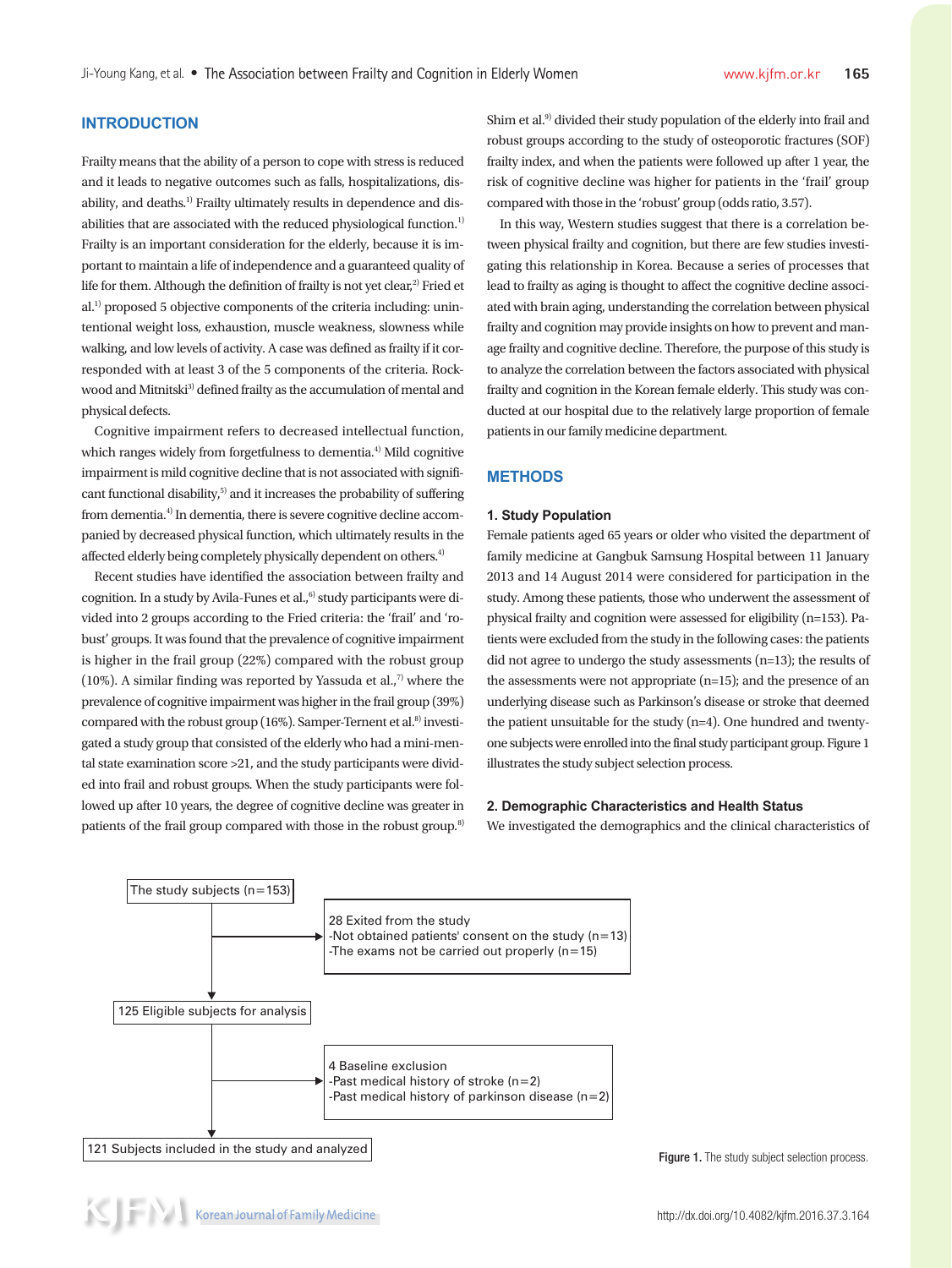the study subjects. The investigation was carried out by using self-assessment questionnaires. The demographic information included age, education level, and economic status, while the clinical characteristics included falls, unintentional weight loss, morbidity, and the number of current ongoing medication. Information about education level was also reviewed and categorized into 3 groups: education level lower than elementary school, educated to the middle/high school level, and university educated. Economic status was assessed by monthly household income which was divided into the following categories: <100 won, 101–300 won, 301–500 won, >501 won, and unknown. Falls was defined as the occurrence of falls more than 2 times during the past 6 months. Geriatric depression scale is a self-assessment questionnaire consisting of 30 questions that are answered with 'yes' or 'no.'10) The patients are considered to be suffering from mild depression or depression if the score is  $>15$ .<sup>11)</sup> Weight loss was defined as unintentional weight loss of more than 5 kg in the past 6 months. We investigated chronic diseases such as hypertension, diabetes mellitus, osteoarthritis, osteoporosis, stroke, coronary artery disease, heart failure, arrhythmia, cancer, chronic obstructive pulmonary disease, dementia, and Parkinson's disease.

## **3. The Assessment of Physical Frailty**

There are a number of indicators of physical frailty.<sup>12)</sup> Among these, well-established indicators are walking speed,<sup>13,14)</sup> physical activity,<sup>15,16)</sup> weight loss,<sup>17,18)</sup> hand grip strength,<sup>19,20)</sup> and sense of balance.<sup>21)</sup> The Cardiovascular Health Study frailty index developed by Fried et al.<sup>1)</sup> encompasses the following factors: weight loss, exhaustion, muscle weakness, slowness while walking, and low levels of activity. Another frailty index developed by Rockwood et al.<sup>22,23)</sup> takes into account: cognition, emotional state, motivation, communication, motor ability, incontinence, the activities of daily living, nutrition, social support, and morbidity. There is a frailty index developed for the Korean people which encompasses 8 factors including: overall health status, medications, nutritional status (body weight), emotional state (depression), incontinence, walking ability, and communication.<sup>24)</sup> Consulting these references, we adopted 3 factors related to physical frailty out of the 5 factors specified in the Fried frailty criteria. The 3 chosen factors were walking speed, hand grip strength (to assess muscle weakness), and physical activity, because they can be measured objectively by assessors. We excluded the weight loss and exhaustion factors as the result for the former relied on patients' memory, while the latter is subjective.

Muscle strength was evaluated through right hand grip strength by using Lavisen electronic hand grip dynamometer KS 301 (Lavisen Co. Ltd., Namyangju, Korea). Assessors instructed subjects to grip the dynamometer by positioning the medial phalange of the third finger perpendicular to the handle, spreading both arms straight toward the floor whilst keeping both arms away from the body, and then grabbing the handle with maximum force. The unit of hand grip strength was kilograms. Walking speed was evaluated by assessors inside the outpatients' exam room. Subjects were instructed to walk a straight distance of 4 meters at usual walking speed along a green straight line on the floor. Walking speed was recorded using a stop watch. Using the short physical performance battery (SPPB) protocol, points were awarded in the following manner: 4 points if the time taken was <4.82 seconds, 3 points if time taken was >4.82 seconds but <6.20 seconds, 2 points if the time taken was >6.21 seconds but <8.70 seconds, and 1 point if the time taken >8.70 seconds. To evaluate physical activity, the subjects responded to the question of "How many times do you exercise or are doing physical activity with moderate intensity per week?", by selecting their answer from 5 categories that ranged from 'none' to 'almost every day.'

### **4. Assessment of Cognition**

Cognition was evaluated by using the Korean version of the Montreal Cognitive Assessment (MoCA-K). MoCA-K is a tool developed to screen mild cognitive impairment.<sup>25)</sup> It consists of a short-term memory test (5 points), space-time configuration function tests including a clock drawing test (3 points) and a 3-dimensional block drawing test (1 point), a trail-making test-B (1 point) to test for task performance, a language proficiency test (1 point), a 2-item verbal abstraction task (2 points), a concentration test (1 point), a number subtraction test (3 points), forward and backward digit span (2 points), and a time and space orientation test (6 points), animal naming test (3 points), repeating after complex sentences test (2 points). The total possible score is 30 points. The cutoff score was 22 for screening mild cognitive impairment or dementia.<sup>26)</sup>

#### **5. Statistical Analysis**

We divided study subjects into 2 groups according to MoCA-K score, 1 group with normal cognition and the other with impaired cognition. The 2 groups were then compared in regards to their demographics and the proportion of patients with factors related to frailty, including: right hand grip strength, walking speed, physical activity, and depression. Analysis was performed by using Fisher's exact test and Pearson's chi-square test. Multivariate linear regression analysis was performed, using age, hand grip strength, walking speed, and geriatric depression scale score as predictive variables, and MoCA-K score as the dependent variable. These analyses were performed to demonstrate how MoCA-K scores vary depending on the values measured for each factor related to frailty. Statistical analysis was performed by using PASW SPSS ver. 18.0 (SPSS Inc., Chicago, IL, USA), and statistical significance was defined by P<0.05.

## **RESULTS**

The study subjects' demographic and clinical characteristics are presented in Table 1. The age of the impaired cognitive group was older, and education level was lower, than the normal cognitive group (P=0.004, P<0.001). The impaired cognitive group had more experiences of falls than the normal cognitive group (P=0.048). However, there was no significant difference between the two group regarding weight loss, body mass index (BMI), smoking history, family monthly income, the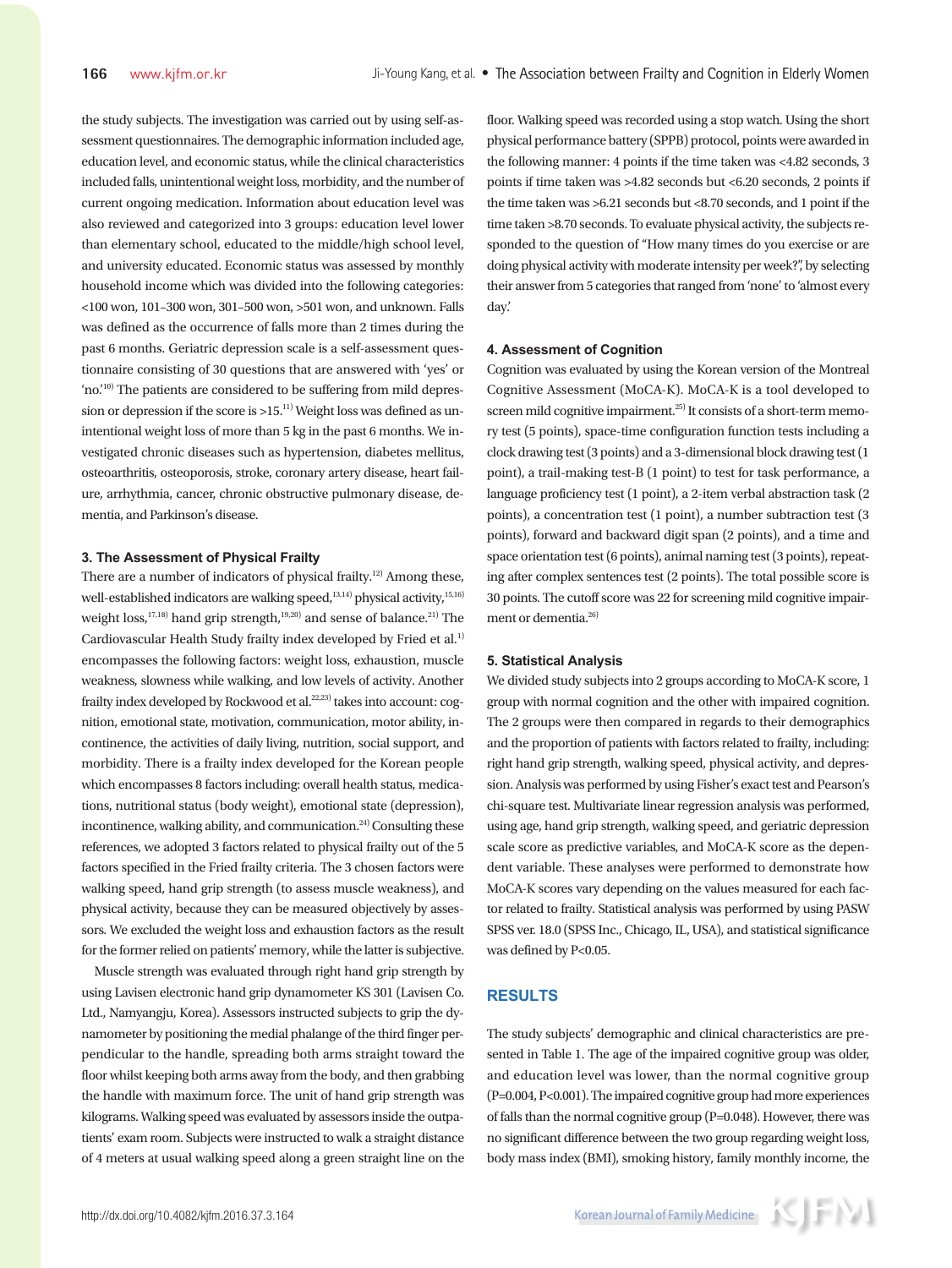Table 1. Baseline characteristics of the study subjects according to cognitive function (n=121)

| Characteristic                                                                                                         | <b>Cognitive function by Montreal</b><br>Cognitive Assessment-Korean version |                                                            | P-value* |
|------------------------------------------------------------------------------------------------------------------------|------------------------------------------------------------------------------|------------------------------------------------------------|----------|
|                                                                                                                        | Normal (n=60)                                                                | Low $(n=61)$                                               |          |
| Age (y)<br>$65 - 69$<br>$70 - 74$<br>75-80                                                                             | 26 (43.3)<br>20 (33.3)<br>11(33.3)                                           | 13 (21.3)<br>15 (24.6)<br>22(36.1)                         | 0.004    |
| $\geq 81$                                                                                                              | 3(5.0)                                                                       | 11 (18.0)                                                  |          |
| Body mass index <sup>+</sup><br>$\leq 18.4$<br>$18.5 - 23$<br>$23.1 - 24.9$<br>>25.0                                   | 2(3.3)<br>10(16.7)<br>37 (61.7)<br>11(18.3)                                  | 2(3.3)<br>14 (23.0)<br>33(54.1)<br>12 (19.7)               | 0.84     |
| <b>Education level</b><br>None/elementary<br>Middle/high<br>University                                                 | 19 (31.6)<br>34 (56.7)<br>7(11.7)                                            | 37(60.6)<br>23 (37.7)<br>1(1.6)                            | < 0.001  |
| Family monthly income (won)<br>≤1,000,000<br>1,010,000-3,000,000<br>3,010,000-5,000,000<br>≥5,010,000<br>Not mentioned | 15 (25.0)<br>16(26.7)<br>7(11.7)<br>6(10.0)<br>16(26.7)                      | 13 (21.3)<br>10(16.4)<br>6(9.8)<br>4(6.6)<br>28 (45.9)     | 0.26     |
| No. of chronic disease <sup>‡</sup><br>$\Omega$<br>1<br>$\overline{c}$<br>3<br>>4                                      | 9(15.0)<br>16 (26.7)<br>16 (26.7)<br>12(20.0)<br>7(11.7)                     | 6(9.8)<br>19 (31.1)<br>15 (24.6)<br>11 (18.0)<br>10 (16.4) | 0.83     |
| No. of current medication <sup>§</sup><br>$\Omega$<br>$\mathbf{1}$<br>$\overline{2}$<br>3<br>$\geq 4$                  | 5(8.3)<br>25(41.7)<br>15(25.0)<br>11(18.3)<br>4(6.7)                         | 7(11.5)<br>20 (32.8)<br>18 (29.5)<br>12 (19.7)<br>4(6.6)   | 0.87     |
| Smoking<br>Current<br>Past<br>Never                                                                                    | 2(3.3)<br>1(1.7)<br>57 (95.0)                                                | 2(3.3)<br>2(3.3)<br>57 (93.4)                              | 1.00     |
| Weight loss"<br>Yes<br>N <sub>o</sub>                                                                                  | 5(8.3)<br>55 (91.7)                                                          | 11(18.0)<br>50 (82.0)                                      | 0.11     |
| Falls in previous 6 months<br>Yes<br>No                                                                                | 18 (30.0)<br>42 (70.0)                                                       | 29 (47.5)<br>32 (52.5)                                     | 0.04     |

Values are presented as number (%), unless otherwise indicated.

\*From Pearson chi-square test or Fisher's exact test. † Calculated as weight in kilograms divided by height in meters. ‡ Hypertension, diabetes mellitus, osteoarthritis, osteoporosis, coronary artery disease, heart failure, arrhythmia, chronic obstructive pulmonary disease, cancer, Alzheimer disease, thyroid disease. § Antihypertensives, diabetes mellitus medications, tranquilizers, antidepressants, dementia medications, analgesics, antihistamines, vasodilators, vasoconstrictors, bisphosphonates, selective estrogen receptor modulators, opioids, herb medications. "Defined as at least 5 kg loss in previous 6 months.

number of chronic diseases, and the number of medication taken by the study participants.

Table 2 presents the differences between the 2 groups in regards to

Table 2. Factors related to frailty of the study subjects according to cognitive function (MoCA-K)

| Variable                                              | MoCA-K $\geq$ 23<br>$(n=60)$ | MoCA-K $\leq$ 22<br>$(n=61)$ | $P-value*$ |
|-------------------------------------------------------|------------------------------|------------------------------|------------|
| Right grip strength (kg)                              |                              |                              | < 0.001    |
| $<$ 14.5                                              | 8(13.3)                      | 33(54.1)                     |            |
| $14.6 - 18.7$                                         | 24(40.0)                     | 16 (26.2)                    |            |
| $\geq 18.8$                                           | 28 (46.7)                    | 12 (19.7)                    |            |
| Walking speed <sup>†</sup> (4 m)                      |                              |                              | < 0.001    |
| $>8.70$ s                                             | 2(3.3)                       | 10(16.4)                     |            |
| $6.21 - 8.70$ s                                       | 4(6.7)                       | 18(29.5)                     |            |
| $4.82 - 6.20$ s                                       | 19(31.7)                     | 17(27.9)                     |            |
| $<4.82$ s                                             | 35(58.3)                     | 16(26.2)                     |            |
| Physical activity <sup>#</sup> (no./wk)               |                              |                              | 0.19       |
| <b>None</b>                                           | 24 (40.0)                    | 32(52.5)                     |            |
| $<1$ /wk                                              | 6(10.0)                      | 5(8.2)                       |            |
| $1 - 3$ /wk                                           | 17(28.3)                     | 7(11.5)                      |            |
| $4 - 5$ /wk                                           | 4(6.7)                       | 5(8.2)                       |            |
| $>5$ /wk                                              | 9(15.0)                      | 12 (19.7)                    |            |
| Depression according to<br>geriatric depression scale |                              |                              | 0.001      |
| $\geq 16$                                             | 28 (46.7)                    | 47 (77.0)                    |            |
| ≤15                                                   | 32(53.3)                     | 14(23.0)                     |            |
|                                                       |                              |                              |            |

Values are presented as number (%), unless otherwise indicated.

MoCA-K, Montreal Cognitive Assessment-Korean version.

\*From Pearson chi-square test or Fisher's exact test. † Estimated by short physical performance battery protocol. ‡ Defined as exercising until one gets sweaty.

Table 3. Multivariate linear regression to assess how MoCA-K scores vary with the level of the factors related to frailty

| <b>Predictors</b>                | Regression coefficient (MoCA-K) | $P-value^*$ |
|----------------------------------|---------------------------------|-------------|
| Constant                         | 30.707                          | < 0.001     |
| Age $(y)$                        | $-0.2015$                       | 0.005       |
| Geriatric depression scale       | $-0.1436$                       | 0.01        |
| Right grip strength (kg)         | 0.2294                          | 0.003       |
| Walking speed <sup>†</sup> (4 m) | 1.2372                          | 0.007       |

MoCA-K, Montreal Cognitive Assessment-Korean version.

\*From Pearson chi-square test. † Walking velocity was put in by points estimated by short physical performance battery protocol.

factors related to frailty, including: hand grip strength, walking speed, physical activity, and the prevalence of depression. The normal cognitive group had higher hand grip strength and faster walking speeds than the impaired cognitive group (P<0.001). There was no significant difference between the 2 groups in regards to physical activity  $(P=0.19)$ . The prevalence of depression, as evaluated by the geriatric depression scale, was higher in the impaired cognitive group than the normal cognitive group (77% vs. 46.7%, P=0.001).

Table 3 presents the results of the multivariate linear regression analysis where age, hand grip strength, walking speed, SPPB protocol score, and geriatric depression scale score were used as predictive variables, and MoCA-K score was used as the dependent variable. The regression coefficients of age, geriatric depression scale score, hand grip strength, and walking speed were -0.2015, -0.1436, 0.2294, and 1.2372, respectively. Thus, the degree of cognitive function can be cal-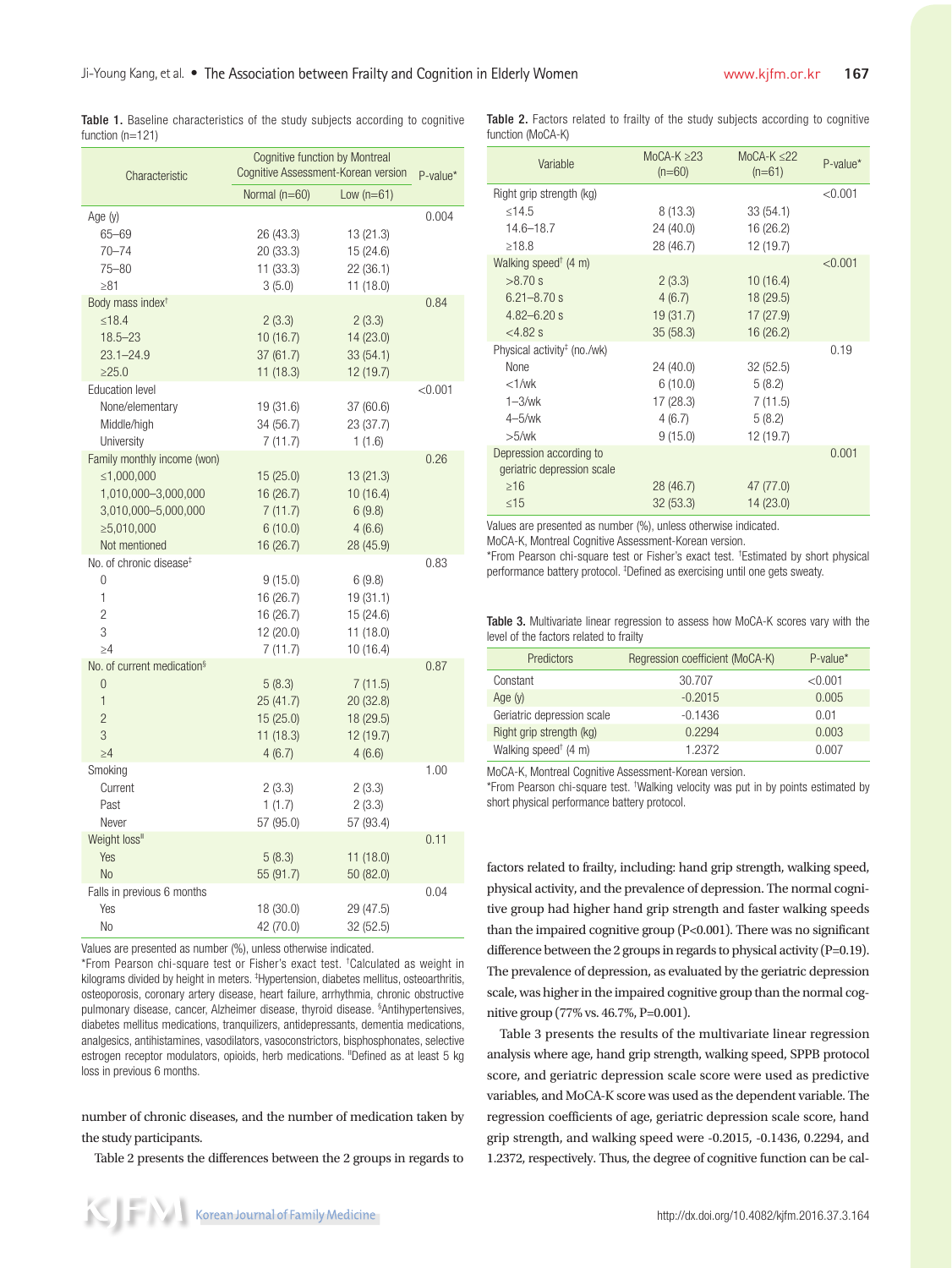culated by using the equation below, which was made by using multivariate linear regression.

Cognitive function (in females aged ≥65 years)=30.707-0.2015×age-0.1436×(geriatric depression scale score)+0.2294×(right grip strength)+1.2372×(walking speed)

If the MoCA-K score which is being used as the dependent variable is below 22, the subject is suspected to suffer from cognitive impairment.

# **DISCUSSION**

The results of our study shows that cognition tends to decline in Korean female subjects older than 65 years. As their age increases, hand grip strength becomes weaker, walking speed gets slower, and depressive moods are more severe. These results are similar to those reported in previous studies. Auyeung et al.<sup>27)</sup> reported that physical frailty is associated with cognitive impairment in older subjects after 4-year follow-up. In that study, the factors related to physical frailty (body weight, hand grip strength, and the speed to rise from a chair) were significantly associated with cognition in males (P<0.01), while for females, hand grip strength was correlated with cognition  $(P<0.05)$ .<sup>27)</sup> Lojko et al.<sup>28)</sup> reported that highly active senile people had better working memory, time-space cognition, and attention comparing to groups of medium and low physical activity (P<0.05). In comparison to the results reported from these studies, our results show that weakening of hand grip strength and slower walking speed were associated with cognitive decline, while physical activity was not related to cognition. In Korea, Shim et al.<sup>9)</sup> divided senile subjects into frail and robust groups according to the SOF frailty index, and when subjects were followed up after 1 year, it was found that the degree of the cognitive decline was larger in the frailty group compared with the robust group. Their study used the SOF frailty index which is based on the following 3 factors related to frailty: unintentional weight loss, the inability to rise from a chair 5 times without using the arms, and reduced energy level. In contrast to this study, we evaluated physical frailty on the basis of the Fried frailty index, and focused on examining whether each factor related to frailty correlates with cognition.

There are various mechanisms that explain the link between physical frailty and cognition. First, neuropathological mechanisms of Alzheimer's disease such as neurofibrillary tangles and amyloid plaque lead to cognitive impairment and also affect physical frailty. Buchman et al.29) found that physical frailty worsens with increasing severity of Alzheimer's disease pathology. In the analysis of the correlation between factors related to physical frailty and Alzheimer's disease pathology, weakened hand grip strength, decreased BMI, and slower walking speed were related to the severity of Alzheimer's disease pathology. The second mechanism is that depression mediates the relationship between physical frailty and cognition. Mezuk et al.<sup>30)</sup> found a positive correlation between frailty and depression. Moreover, results

from the meta-analysis conducted by Lee et al.<sup>31)</sup> showed that depressive patients had decreased function in psychomotor activity, visual learning, memory, and execution compared to healthy people. Like the aforementioned studies, the results of our study shows that depression was more prevalent in the impaired cognitive group, and cognitive function declines with higher geriatric depression scale scores. Based on the results of these studies, we can presume that depression mediates the correlation between frailty and cognition. The third mechanism is inflammatory reactions. Stress reactions increase proinflammatory cytokines<sup>32)</sup> and diseases that induce the inflammatory reaction increases levels of interleukin-1 and tumor necrosis factor. The ageing process increases interleukin-6, and these cytokines promote catabolic reactions which decreases lean body mass and muscle, leading to frailty.33,34) In addition, peripheral pro-inflammatory cytokines increase levels of central pro-inflammatory cytokines that generate neurotoxicity, leading to cognitive impairment.<sup>35-37)</sup> Hence, we can presume that inflammatory reactions induce physical frailty and cognitive impairment by reducing muscle and increasing levels of central cytokines, respectively. Fourth, there is a nutritional mechanism to explain the relationship between physical frailty and cognition. If senile people do not have adequate intake of nutrition, this results in decreases in fat and muscle levels, leading to physical frailty.<sup>1)</sup> Nourhashemi et al.<sup>38)</sup> showed that in elderly women, a group of subjects with sarcopenia had an increased risk of cognitive impairment compared with a group that had normal muscle mass, and a group with lower fat composition had increased risk of cognitive impairment compared with a group that had higher fat composition. Thus, if one's body fat and muscles decreases owing to deficiency in nutritional intake, it can increase the risk of physical frailty and cognitive impairment.

The results of our study show that out of the factors related to frailty, age, hand grip strength, walking speed, and depression are associated with cognition. These results can be explained by the aforementioned mechanisms, where neuropathology that damages cognitive function induces physical frailty, depression and inflammatory reactions mediate the association with frailty, and nutritional deficiency cause decrease in fat and muscle levels which lead to frailty and cognitive impairment.

One of the limitations of this study is that we cannot demonstrate causality in the association between physical frailty and cognition because it is a cross-sectional study. However, on the basis of results from previous studies that showed physical frailty affects cognition, we suggest that physical frailty and depression can be risk factors for cognition. Another limitation of the study is the relatively small study population, and only female patients were included as study subjects. However, by restricting the study population to females, we can specifically collect results for the target population of this study. A third limitation is that the study population consisted of relatively healthy outpatients who could independently complete physical activity and the physical performance exam. However, the purpose of our study is to understand the relationship between physical frailty and impaired cognition in order to find out the new methods preventing these 2 conditions.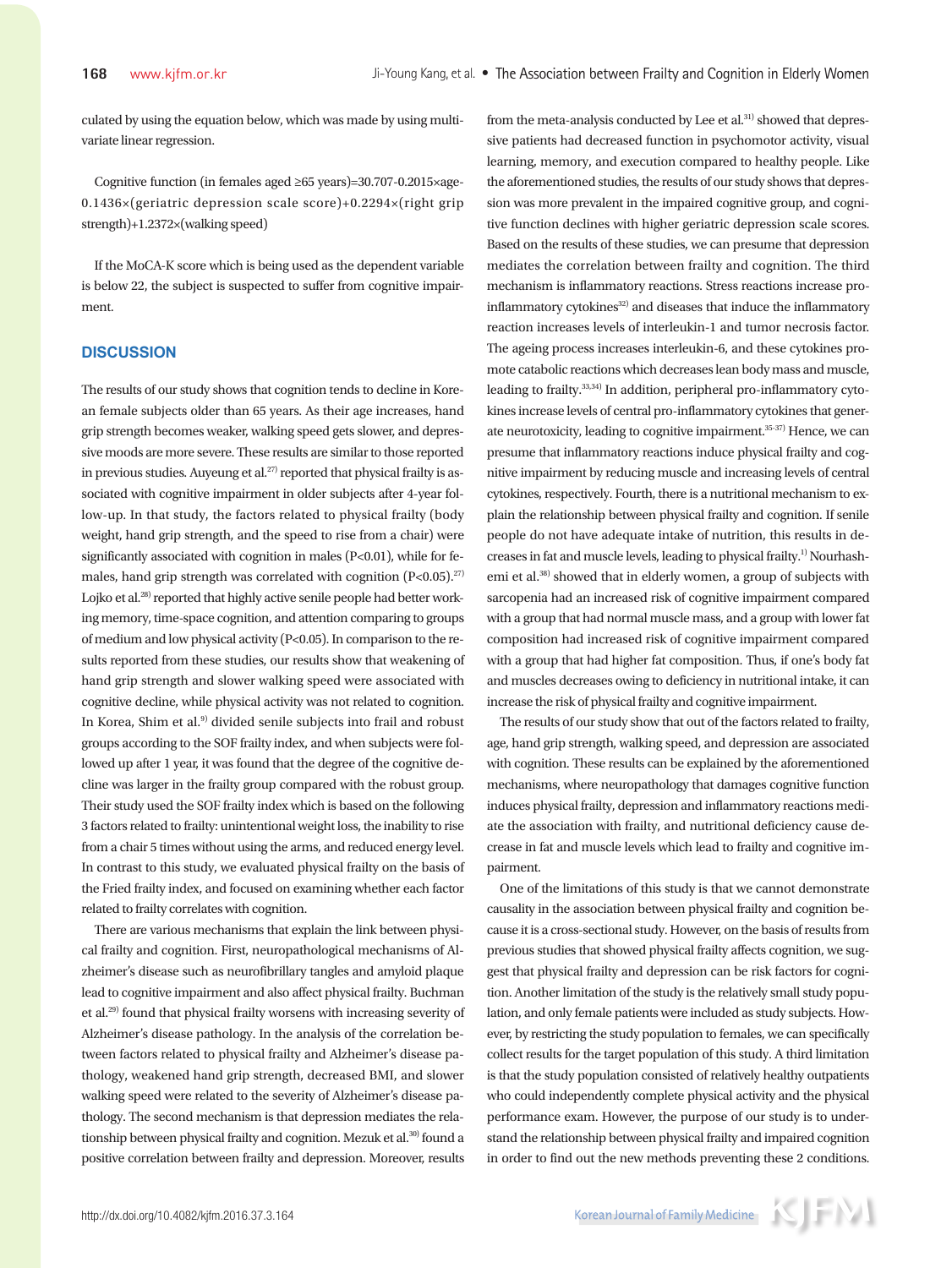Hence, it will not significantly affect the results of our study. Finally, by adopting only 3 factors (walking speed, hand grip strength, and physical activity) out of the 5 factors specified by the Fried frailty criteria, this is also a limitation.

The significance of our study is that it demonstrates the correlation between each factor related to frailty and cognition, for the first time in Korea.

Weakened hand grip strength and slowness while walking were among the factors related to physical frailty that were associated with cognition. To find conclusive evidence to support these results, future studies need to compare the degree of physical frailty to the degree of cognitive decline after follow-up of the subjects in a longitudinal study.

# **CONFLICT OF INTEREST**

No potential conflict of interest relevant to this article was reported.

# **REFERENCES**

- 1. Fried LP, Tangen CM, Walston J, Newman AB, Hirsch C, Gottdiener J, et al. Frailty in older adults: evidence for a phenotype. J Gerontol A Biol Sci Med Sci 2001;56:M146-56.
- 2. Ma SH, Jeung KY, Hong SH, Shim EY, Yoo SH, Kim MY, et al. Correlation between frailty level and disability of the elderly and frailty related factors. Korean J Fam Med 2009;30:588-97.
- 3. Rockwood K, Mitnitski A. Frailty in relation to the accumulation of deficits. J Gerontol A Biol Sci Med Sci 2007;62:722-7.
- 4. Robertson DA, Savva GM, Kenny RA. Frailty and cognitive impairment: a review of the evidence and causal mechanisms. Ageing Res Rev 2013;12:840-51.
- 5. Allegri RF, Glaser FB, Taragano FE, Buschke H. Mild cognitive impairment: believe it or not? Int Rev Psychiatry 2008;20:357-63.
- 6. Avila-Funes JA, Amieva H, Barberger-Gateau P, Le Goff M, Raoux N, Ritchie K, et al. Cognitive impairment improves the predictive validity of the phenotype of frailty for adverse health outcomes: the three-city study. J Am Geriatr Soc 2009;57:453-61.
- 7. Yassuda MS, Lopes A, Cachioni M, Falcao DV, Batistoni SS, Guimaraes VV, et al. Frailty criteria and cognitive performance are related: data from the FIBRA study in Ermelino Matarazzo, São Paulo, Brazil. J Nutr Health Aging 2012;16:55-61.
- 8. Samper-Ternent R, Al Snih S, Raji MA, Markides KS, Ottenbacher KJ. Relationship between frailty and cognitive decline in older Mexican Americans. J Am Geriatr Soc 2008;56:1845-52.
- 9. Shim EY, Ma SH, Hong SH, Lee YS, Paik WY, Seo DS, et al. Correlation between frailty level and adverse health-related outcomes of community-dwelling elderly, one year retrospective study. Korean J Fam Med 2011;32:249-56.
- 10. Yesavage JA, Brink TL, Rose TL, Lum O, Huang V, Adey M, et al. Development and validation of a geriatric depression screening scale: a preliminary report. J Psychiatr Res 1982-1983;17:37-49.
- 11. Kim JY, Park JH, Lee JJ, Huh Y, Lee SB, Han SK, et al. Standardization of the Korean version of the geriatric depression scale: reliability, validity, and factor structure. Psychiatry Investig 2008;5:232-8.
- 12. Gobbens RJ, van Assen MA. The prediction of ADL and IADL disability using six physical indicators of frailty: a longitudinal study in the Netherlands. Curr Gerontol Geriatr Res 2014;2014:358137.
- 13. Gill TM, Allore H, Holford TR, Guo Z. The development of insidious disability in activities of daily living among community-living older persons. Am J Med 2004;117:484-91.
- 14. Rosano C, Newman AB, Katz R, Hirsch CH, Kuller LH. Association between lower digit symbol substitution test score and slower gait and greater risk of mortality and of developing incident disability in wellfunctioning older adults. J Am Geriatr Soc 2008;56:1618-25.
- 15. Van Den Brink CL, Picavet H, Van Den Bos GA, Giampaoli S, Nissinen A, Kromhout D. Duration and intensity of physical activity and disability among European elderly men. Disabil Rehabil 2005;27:341-7.
- 16. Landi F, Onder G, Carpenter I, Cesari M, Soldato M, Bernabei R. Physical activity prevented functional decline among frail community-living elderly subjects in an international observational study. J Clin Epidemiol 2007;60:518-24.
- 17. Arnold AM, Newman AB, Cushman M, Ding J, Kritchevsky S. Body weight dynamics and their association with physical function and mortality in older adults: the Cardiovascular Health Study. J Gerontol A Biol Sci Med Sci 2010;65:63-70.
- 18. Al Snih S, Raji MA, Markides KS, Ottenbacher KJ, Goodwin JS. Weight change and lower body disability in older Mexican Americans. J Am Geriatr Soc 2005;53:1730-7.
- 19. Gill TM, Murphy TE, Barry LC, Allore HG. Risk factors for disability subtypes in older persons. J Am Geriatr Soc 2009;57:1850-5.
- 20. Giampaoli S, Ferrucci L, Cecchi F, Lo Noce C, Poce A, Dima F, et al. Hand-grip strength predicts incident disability in non-disabled older men. Age Ageing 1999;28:283-8.
- 21. Onder G, Penninx BW, Ferrucci L, Fried LP, Guralnik JM, Pahor M. Measures of physical performance and risk for progressive and catastrophic disability: results from the Women's Health and Aging Study. J Gerontol A Biol Sci Med Sci 2005;60:74-9.
- 22. Rockwood K, Song X, MacKnight C, Bergman H, Hogan DB, McDowell I, et al. A global clinical measure of fitness and frailty in elderly people. CMAJ 2005;173:489-95.
- 23. Rockwood K, Stadnyk K, MacKnight C, McDowell I, Hebert R, Hogan DB. A brief clinical instrument to classify frailty in elderly people. Lancet 1999;353:205-6.
- 24. Hwang HS, Kwon IS, Park BJ, Cho B, Yoon JL, Won CW. The validity and reliability of Korean frailty index. J Korean Geriatr Soc 2010;14:191-202.
- 25. Nasreddine ZS, Phillips NA, Bedirian V, Charbonneau S, Whitehead V, Collin I, et al. The Montreal Cognitive Assessment, MoCA: a brief screening tool for mild cognitive impairment. J Am Geriatr Soc 2005; 53:695-9.
- 26. Lee JY, Lee DW, Cho SJ, Na DL, Jeon HJ, Kim SK, et al. Brief screening for mild cognitive impairment in elderly outpatient clinic: validation of the Korean version of the Montreal Cognitive Assessment. J Geriatr Psychiatry Neurol 2008;21:104-10.
- 27. Auyeung TW, Lee JS, Kwok T, Woo J. Physical frailty predicts future cognitive decline: a four-year prospective study in 2737 cognitively normal older adults. J Nutr Health Aging 2011;15:690-4.
- 28. Lojko D, Palys W, Czajkowska A, Wieczorowska-Tobis K, Lukasik S, Gorna K, et al. Association of cognitive performance with the physical activity and body mass index in middle-aged and older rural inhabit-